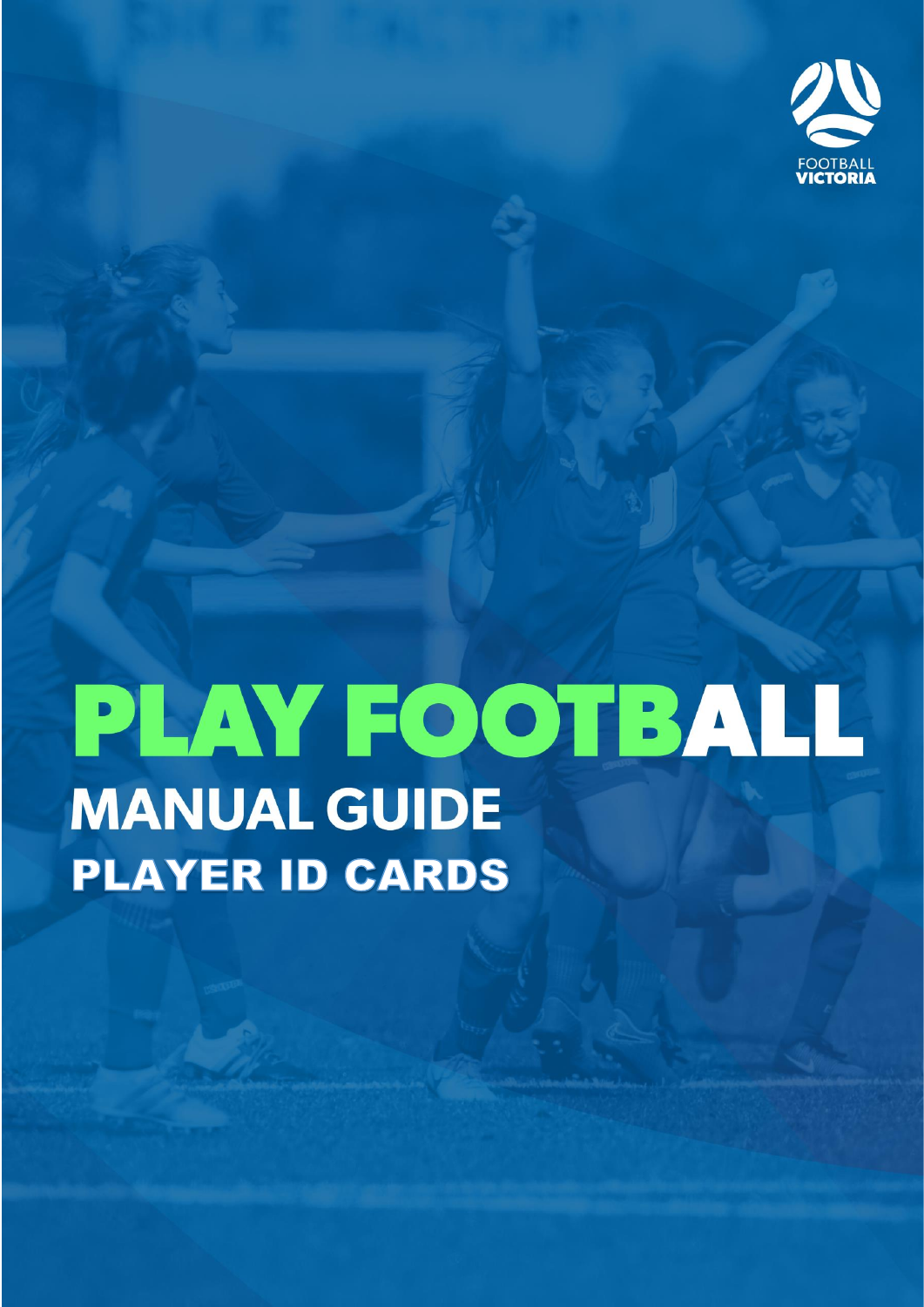### **1.PLAYER ID CARDS**

## **GO TO: TEAMS WE TEAM GROUPS**

The "Teams" tab will allow you to allocate players to their nominated team and generate player ID cards. You also can assign a coach to the team.

| 谷<br><b>ORGANISATION</b><br><b>PEOPLE</b>    | <b>COMPETITIONS</b><br><b>REGISTRATION</b><br><b>TEAMS</b><br><b>WEBSITE</b><br><b>REPORTS</b>                         |
|----------------------------------------------|------------------------------------------------------------------------------------------------------------------------|
| $\mathsf{Q}$<br>Search Menus                 | Competitions <sup>8</sup>                                                                                              |
| <b>Team Management</b><br><b>Team Groups</b> | Task<br>Season<br>Round<br>Grade<br>Go<br>Enter Team Selections $\sqrt{}$<br>$2019$ $\vee$<br>$CURR \sim$<br>Not found |
| <b>Team Player Allocations</b>               | Quick Player Search                                                                                                    |
| <b>Team Contacts Report</b>                  | Go                                                                                                                     |
| Nominate Team to Comp                        | .<br>$\overline{\phantom{a}}$                                                                                          |

#### **1.1 TEAM GROUPS**

Follow the steps to create your team groups:

**1 st step:** Select "Add Team Group"

| ⋒ | <b>ORGANISATION</b> | <b>PEOPLE</b> | <b>REGISTRATION</b>    | <b>TEAMS</b>   | <b>COMPETITIONS</b> | <b>WEBSITE</b> | <b>REPORTS</b>            |               |                |
|---|---------------------|---------------|------------------------|----------------|---------------------|----------------|---------------------------|---------------|----------------|
|   | Search Menus        |               | Team Groups $\bigcirc$ | Add Team Group |                     |                |                           |               |                |
|   | Team Management     |               | <b>GROUP</b>           |                | <b>SORT ORDER</b>   |                | <b>NUM TEAMS IN GROUP</b> | <b>STATUS</b> | <b>ACTIONS</b> |
|   | <b>Team Groups</b>  |               | <b>Junior Teams</b>    |                | 10                  |                | 562                       |               |                |

**2 nd step:** "Group"- Create your "Group" according to the teams at your club. For example, 'Senior Teams', 'Junior Teams' or 'Other Teams' (social).

**3 rd step:** "Status" - Ensure the "Status" box is ticked to make the team group active.

**4 th step:** "Sort Order"- Number your groups, example Senior: 1

**5 th step:** "Save" – Click on "Save" to save the group.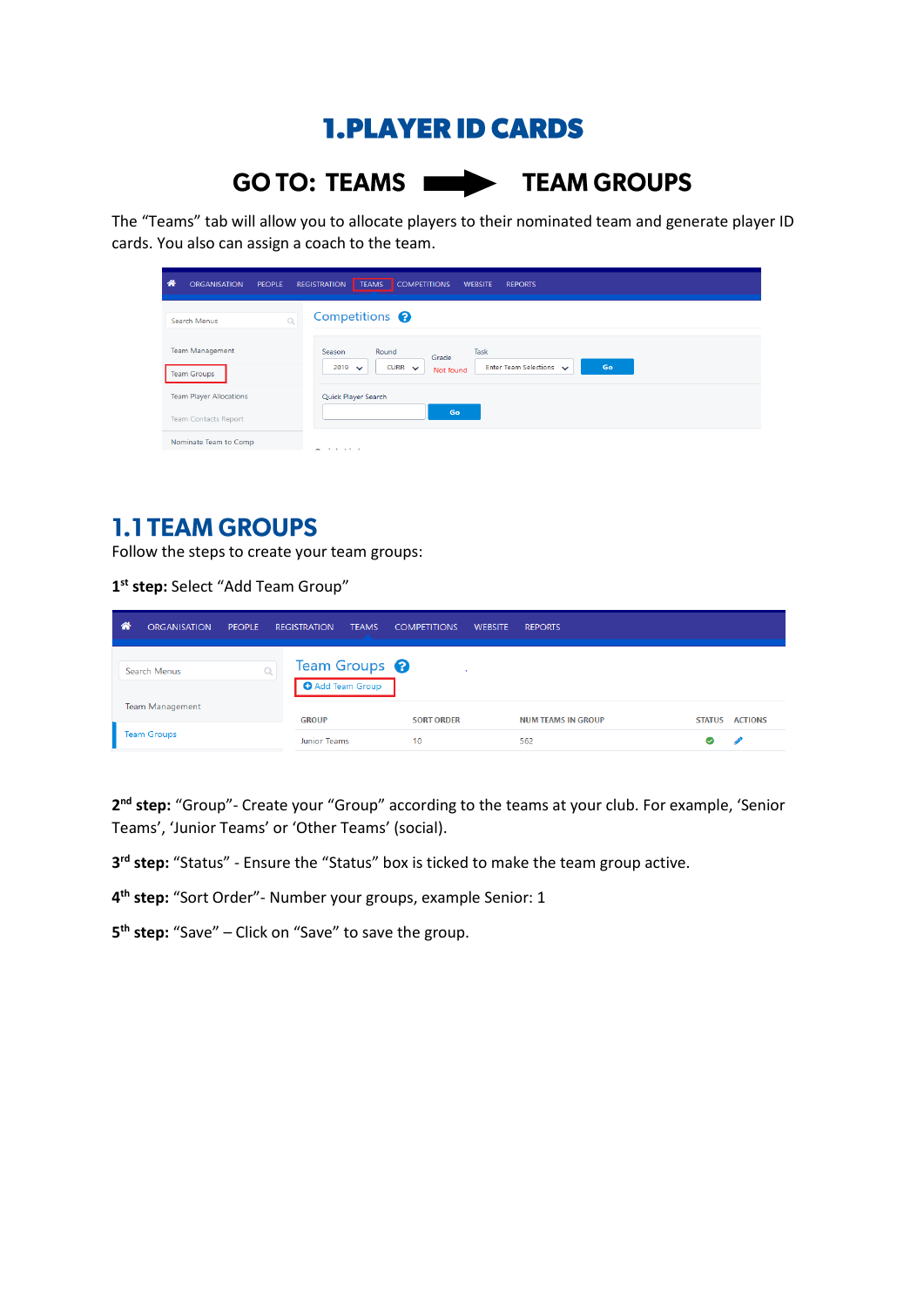| $\circ$<br>Search Menus        | Team Group Edit <sup>?</sup><br>Back to Team Groups |
|--------------------------------|-----------------------------------------------------|
| <b>Team Management</b>         |                                                     |
| <b>Team Groups</b>             | <b>Details</b>                                      |
| <b>Team Player Allocations</b> | <b>Senior Teams</b><br>Group<br>$\ast$              |
| <b>Team Contacts Report</b>    | 罓<br><b>Status</b>                                  |
| Nominate Team to Comp          | Sort Order *<br>1                                   |
| Team/Squad Setup (season)      | <b>Cancel</b><br>Save                               |

Once completed you should have created your "Team Groups".

#### **1.2 TEAM MANAGEMENT**

Follow the steps to create teams to place your players into by selecting the "Team Management" tab:

**1 st step:** Select "Add New Team" – This will allow you to edit your team details.

| 一谷 | <b>ORGANISATION</b>    | <b>PEOPLE</b> | <b>REGISTRATION</b>   | <b>TEAMS COMPETITIONS</b>                  | <b>WEBSITE</b> | <b>REPORTS</b> |  |
|----|------------------------|---------------|-----------------------|--------------------------------------------|----------------|----------------|--|
|    | Search Menus           |               | <b>O</b> Add New Team | Participating Team Management <sup>?</sup> |                |                |  |
|    | <b>Team Management</b> |               |                       |                                            |                |                |  |

**2 nd step:** "Team Name" – Select the team name you want to create, for example 'Under 15'.

**3 rd step:** "Grouping" – Select which group to place the team in from the 'Team Groups'you created previously.

**4 th step:** "Team Code/Team Number" – You can create a unique "Team Code"& "Team Number for each team.

**5 th step:** "Status" - Ensure the "Status" box is ticked to make the team group active.

**6 th step:** "Age From/Age To" – You can select the age range for your team.

**7 th step:** "Gender" – Select the gender you want to select. It is advised to select the 'mixed'option.

**8 th step:** "Save" – Click on "Save" to save the group.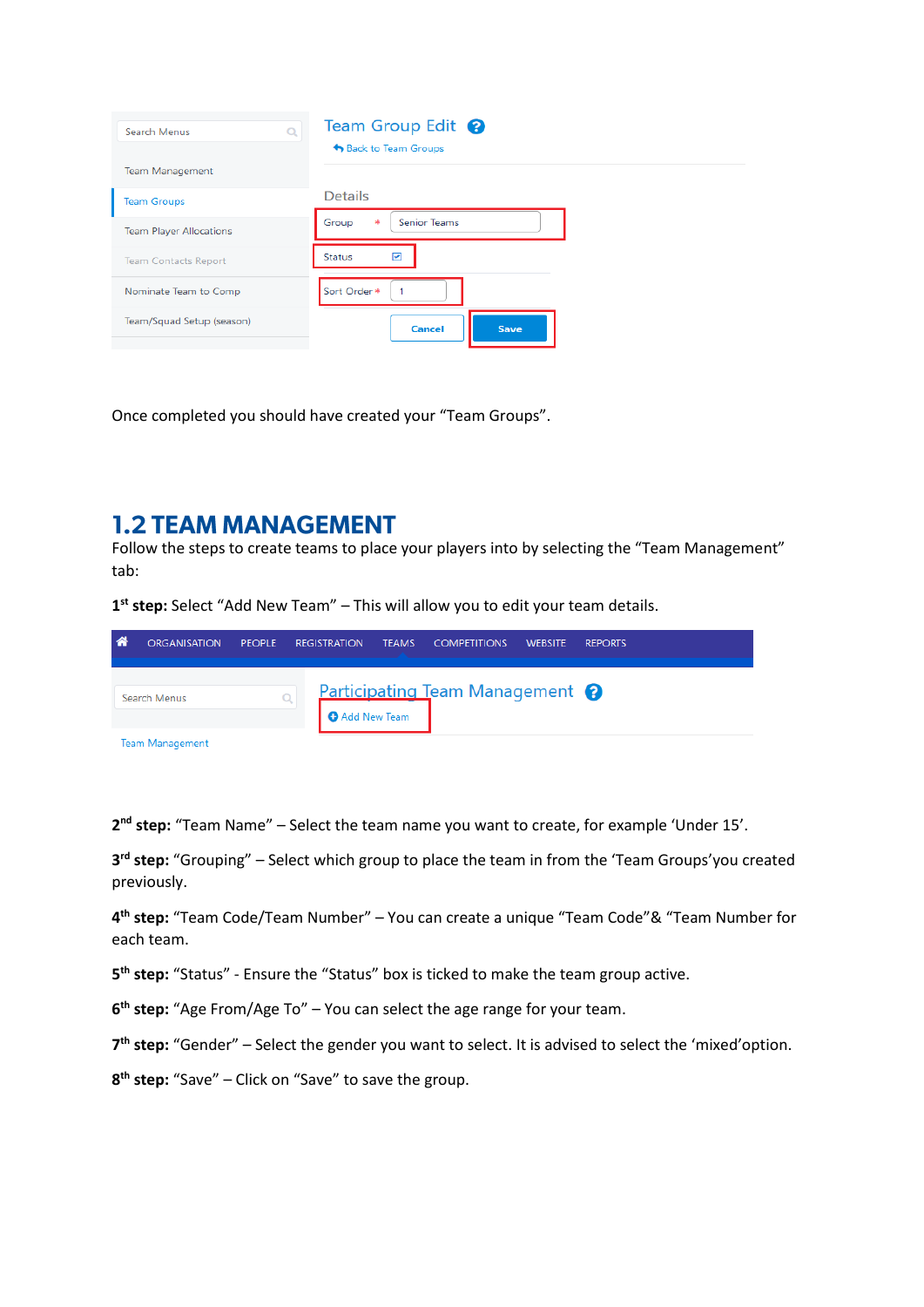| $\overline{Q}$<br>Search Menus | Team Edit <sup>8</sup><br>Back to Team Management |                                               |
|--------------------------------|---------------------------------------------------|-----------------------------------------------|
| <b>Team Management</b>         |                                                   |                                               |
| <b>Team Groups</b>             | <b>Details</b>                                    |                                               |
| <b>Team Player Allocations</b> | Season                                            | * 2019                                        |
| <b>Team Contacts Report</b>    | Team Name                                         | Under 15<br>$\ast$                            |
| Nominate Team to Comp          | Grouping                                          | $\ast$<br><b>Junior Teams</b><br>$\checkmark$ |
| Team/Squad Setup (season)      | <b>Team Code</b>                                  | <b>FV15</b>                                   |
|                                | <b>Team Number</b>                                | $\overline{7}$                                |
|                                | Status                                            | $\overline{\mathbf{S}}$                       |
|                                | Age From                                          | 13                                            |
|                                | Age To                                            | 15                                            |
|                                | Gender                                            | O Male O Female O Mixed                       |
|                                | Playing Level                                     |                                               |
|                                | Player Number Limit                               |                                               |
|                                | Sort Order                                        | $\mathbf 0$                                   |
|                                |                                                   | Save<br>Cancel                                |

#### **1.2.1 ALLOCATING PLAYERS TO TEAMS**

After creating your teams in "Team Management" you can now assign players to their team by following the steps:

**1 st step:** Select the icon shown below "Members".

| Participating Team Management <sup>?</sup> |                  |               |                 |               |               |                   |                  |                                             |
|--------------------------------------------|------------------|---------------|-----------------|---------------|---------------|-------------------|------------------|---------------------------------------------|
| <b>O</b> Add New Team                      |                  |               |                 |               |               |                   |                  |                                             |
| Season<br>Go<br>2019<br>$\checkmark$       |                  |               |                 |               |               |                   |                  |                                             |
| $\Box$ Show Inactive Teams<br><b>NAME</b>  | <b>TEAM CODE</b> | <b>STATUS</b> | <b>AGE FROM</b> | <b>AGE TO</b> | <b>GENDER</b> | <b>SIZE LIMIT</b> | <b>CURR SIZE</b> | <b>PDF</b><br><b>MEMBERS</b><br><b>EDIT</b> |
| <b>Group: Junior Teams</b><br>$\checkmark$ |                  |               |                 |               |               |                   |                  |                                             |
| U14 Boys Joeys - Michaels                  |                  | $\bullet$     | 12              | 18            | M             |                   | 3                | 23<br>e                                     |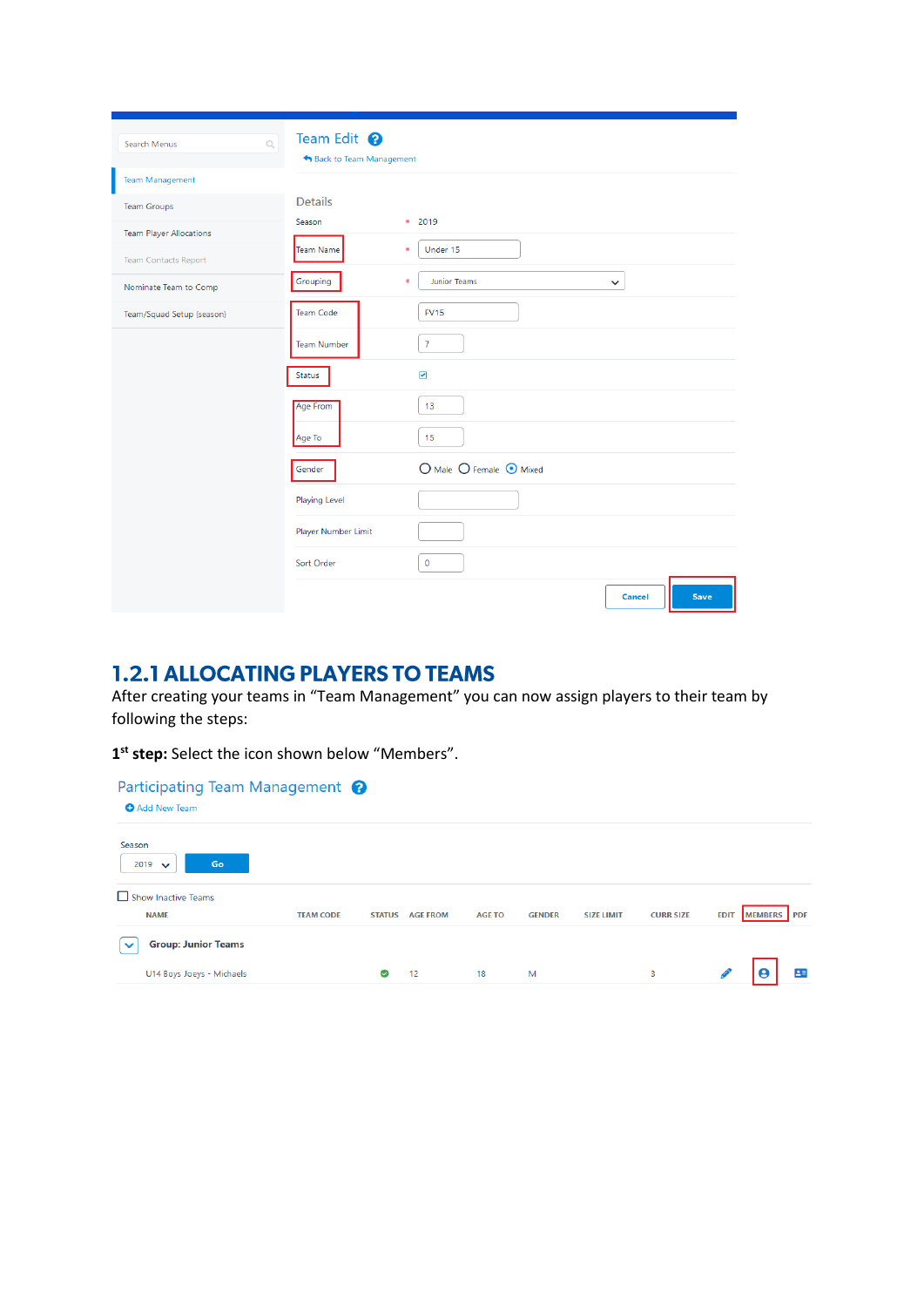**2 nd step:** "Role/Age Range" – Select the players "Role" (ex. Junior), you can also filter by "Age Range".

| Squad for U14 Boys Joeys - Michaels |                  |    |                                |    |              |                                   |    |    |    |    |    |    |    |  |
|-------------------------------------|------------------|----|--------------------------------|----|--------------|-----------------------------------|----|----|----|----|----|----|----|--|
| Name                                |                  |    | U14 Boys Joeys - Michaels      |    |              |                                   |    |    |    |    |    |    |    |  |
| Description                         |                  |    | 2019 U14 Boys Joeys - Michaels |    |              |                                   |    |    |    |    |    |    |    |  |
| Role                                | <b>All Roles</b> |    |                                |    | $\checkmark$ | Also list records with 'No Roles' |    |    |    |    |    |    |    |  |
| Age range                           | 5.<br>$(5 - 70)$ | 10 | 15                             | 20 | 25           | 30                                | 35 | 40 | 45 | 50 | 55 | 60 | 65 |  |

**3 rd step:** "Preview" – Press "Preview"to complete the filter.

**4 th step:** "Available Players" – Once filtered you can now select the players you wish to add to the team. This can be done by filtereing of name or simply scrollowing through the list. You can then add the players by selecting the symbol under "ADD". Players selected will then show in the "Squad List". Players can be assigned roles and removed under "Squad List".

|                                |                   |                       |            |    |                         |                                                     |                |             |            |               | <b>Preview</b> |
|--------------------------------|-------------------|-----------------------|------------|----|-------------------------|-----------------------------------------------------|----------------|-------------|------------|---------------|----------------|
|                                |                   |                       |            |    |                         |                                                     |                |             |            |               |                |
|                                |                   |                       |            |    |                         |                                                     |                |             |            |               |                |
| <b>Available Players</b><br>ID | <b>NAME</b>       | <b>DOB</b>            | <b>ADD</b> |    | <b>Squad List</b><br>ID | <b>NAME</b>                                         | <b>DOB</b>     | <b>CAPT</b> | <b>SUB</b> | <b>KEEPER</b> | <b>REMOVE</b>  |
| Filter by name                 |                   | $\tilde{\phantom{a}}$ |            | 1. | 4635261                 | Cosmano, Domenic                                    | 19 Nov<br>1970 | С           | □          | ⊏             | $^{\circledR}$ |
| 3264707                        | Coltman, Keiran J | 13 Feb 1995           | ا ہ ا      | 2. | 3433287                 | Dean, Tracy                                         | 20 Apr<br>1969 | С           | □          | ⊏             | $^{\circledR}$ |
| 3250311                        | Maxfield, Kai     | 16 Nov 1981           | $\bullet$  |    |                         |                                                     |                |             |            |               |                |
|                                | Trentin, Renato   | 01 Jan 1970           | $\bullet$  |    |                         | Note: Use drag and drop to change player positions. |                |             |            |               |                |

**5 th step:** "Coaches/Team Managers" – You can also select the teams Coach and Team Manager.

**6 th step:** "Save" – Click on "Save" to save the team.

| Coaches |                                      |  |
|---------|--------------------------------------|--|
|         | Team Managers Please Select Managers |  |
|         |                                      |  |